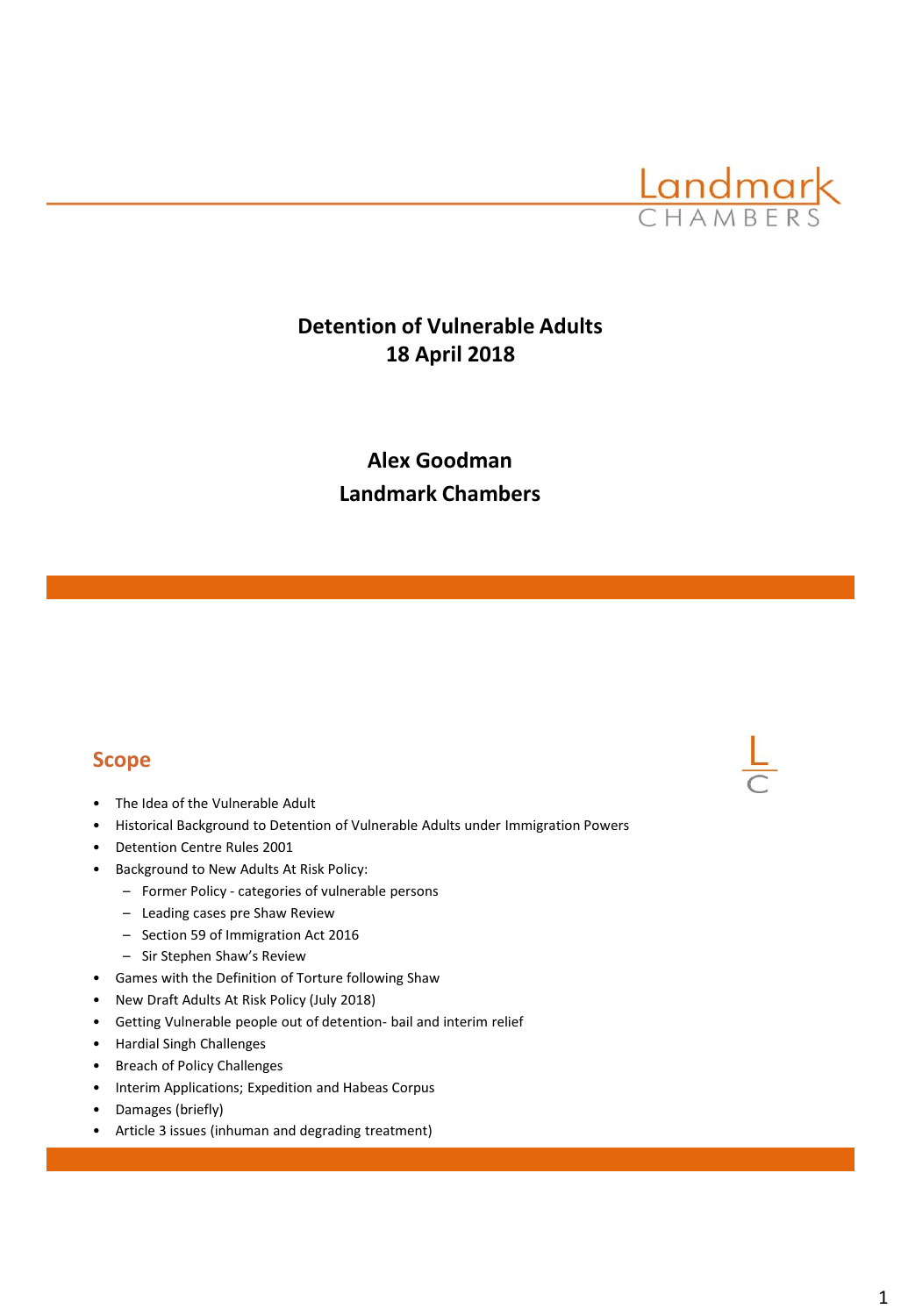## **Who is a Vulnerable Adult?**



The **Association for the Prevention of Torture/UN High Commission for Refugees** document, *Monitoring Immigration Detention: Practical Manual*, 2014, says:

"Immigration detainees are vulnerable at many levels. In general, immigration detainees are deprived of their liberty for periods of non-‐specific duration as a result of a lack of or unclear immigration status. This lack of information about their individual situation increases their vulnerability. They are outside their country of origin or former habitual residence; they often do not speak the language and may not have a strong family or community support network available to them. Quite apart from feeling unsafe in the immigration detention environment, their sense of insecurity is often exacerbated by fear of what the future holds and where that future will be. They may also believe, rightly or wrongly, that those who exercise power over them be detaining them also hold the key to their future. There is a real risk that those on the upside of the power equation may misuse the real or perceived implications of such a power imbalance … Immigration detainees are already in a vulnerable situation and this can be further exacerbated for persons with special needs or risk categories (such as women, children, including unaccompanied or separated children, members of different ethnic/tribal groups detained together, victims of torture or trauma, persons with disabilities, the elderly, LGBTI individuals, or those with urgent medical needs.)"

# **Historical Background to Detention of Vulnerable Adults under Immigration Powers**



- Small facility at Harmondsworth IRC opened in 1970
- 1980s- around 100 immigration detainees at any time (now 3,500)
- Now ten designated immigration removal centres (Dover, Morton Hall, and The Verne, run by NOMS, and Brook House, Campsfield House, Colnbrook, Dungavel, Harmondsworth, Tinsley House, and Yarl's Wood, run by private contractors), plus two short term holding facilities, port detention facilities, and a residual reliance upon prison places
- System dramatically expanded following Immigration and Asylum Act 1999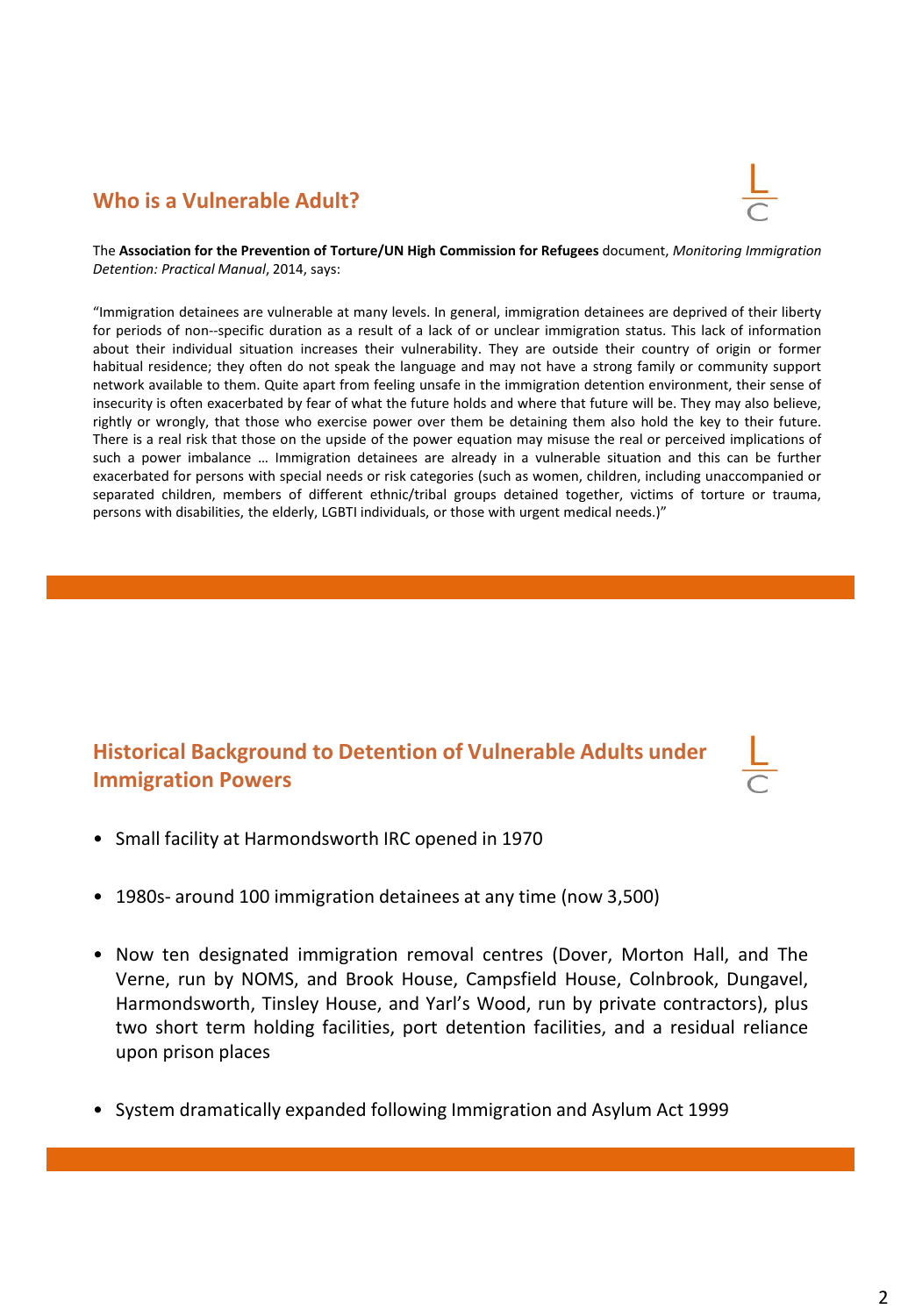### **Detention Centre Rules 2001**

The Detention Centre Rules 2001 were made pursuant to section 153 of the Immigration and Asylum Act 1999, and were approved by Parliament under the negative resolution procedure. They remain in force.

#### **3.— Purpose of detention centres**

(1) The purpose of detention centres shall be to provide for the secure but humane accommodation of detained persons in a relaxed regime with as much freedom of movement and association as possible, consistent with maintaining a safe and secure environment, and to encourage and assist detained persons to make the most productive use of their time, whilst respecting in particular their dignity and the right to individual expression.

(2) Due recognition will be given at detention centres to the need for awareness of the particular anxieties to which detained persons may be subject and the sensitivity that this will require, especially when handling issues of cultural diversity.

## **Detention Centre Rules 2001, Rules 33-5**

#### **"Rule 33 — Medical Practitioner and Health Care Team**

(1) Every detention centre shall have a medical practitioner who shall be vocationally trained as a general practitioner.

(2) Every detention centre shall have a healthcare team (of which the medical practitioner will be a member)…

**Rule 34** requires every detained person to have a physical and mental examination within 24 hours of admission to the detention centre.

#### **35 Special illnesses and conditions (including torture claims)**

"(1) The medical practitioner shall report to the manager on the case of any detained person whose health is likely to be injuriously affected by continued detention or any conditions of detention."

(2) The medical practitioner shall report to the manager on the case of any detained person he suspects of having suicidal intentions…

"(3) The medical practitioner shall report to the manager on the case of any detained person who he is concerned may have been the victim of torture.

"(4) The manager shall send a copy of any report under paragraphs  $(1)$ ,  $(2)$  or  $(3)$  to the Secretary of State without delay."



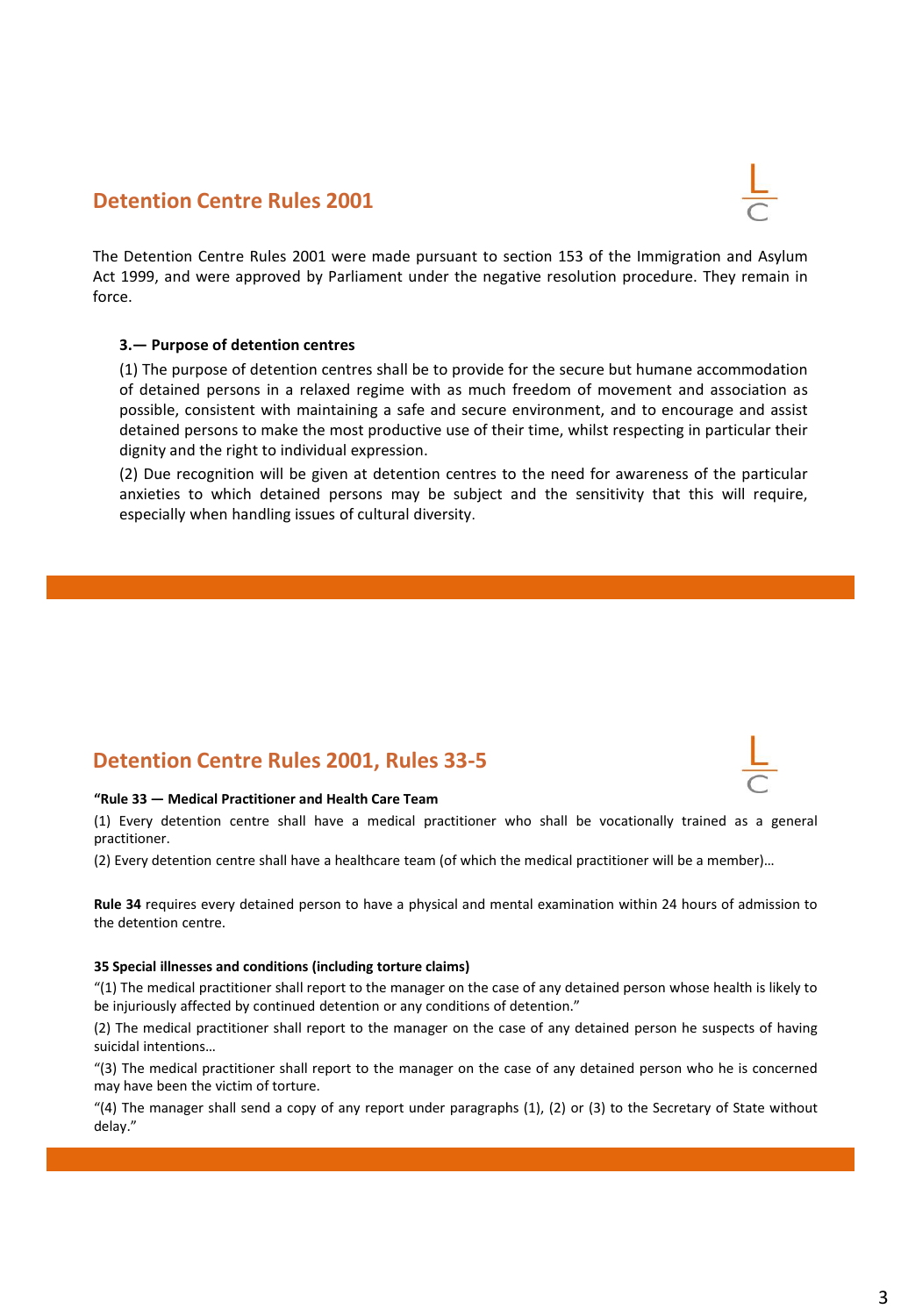### **Background (1): Former Paragraph 55.10 of Enforcement Instructions and Guidance**



"The following are normally considered suitable for detention in only very exceptional circumstances, whether in dedicated immigration detention accommodation or prisons:

- Unaccompanied children and young persons under the age of 18.
- The elderly, especially where significant or constant supervision is required which cannot be satisfactorily managed within detention.
- Pregnant women, unless there is the clear prospect of early removal and medical advice suggests no question of confinement prior to this
- Those suffering from serious medical conditions which cannot be satisfactorily managed within detention.
- Those suffering from serious mental illness which cannot be satisfactorily managed within detention.
- In exceptional cases it may be necessary for detention at a removal centre or prison to continue while individuals are being or waiting to be assessed, or are awaiting transfer under the Mental Health Act.
- Those where there is independent evidence that they have been tortured.
- People with serious disabilities which cannot be satisfactorily managed within detention.
- Persons identified by the competent authorities as victims of trafficking."

# **Background (2):** *R (D) v SSHD [2006] EWHC 980 (Admin)*

- Paras 50 and 53, Davis J concluded that both rules 34 and 35(3) were important safeguards in relation to the application of government policy on detention. That was because they could provide independent evidence of torture. The rule 35(3) report was distinct from reports under rule 35(1) , and indeed rule 35(2) on suicide risk.
- Approved in *HK (Turkey) v Secretary of State for the Home Department* [2007] EWCA Civ 1357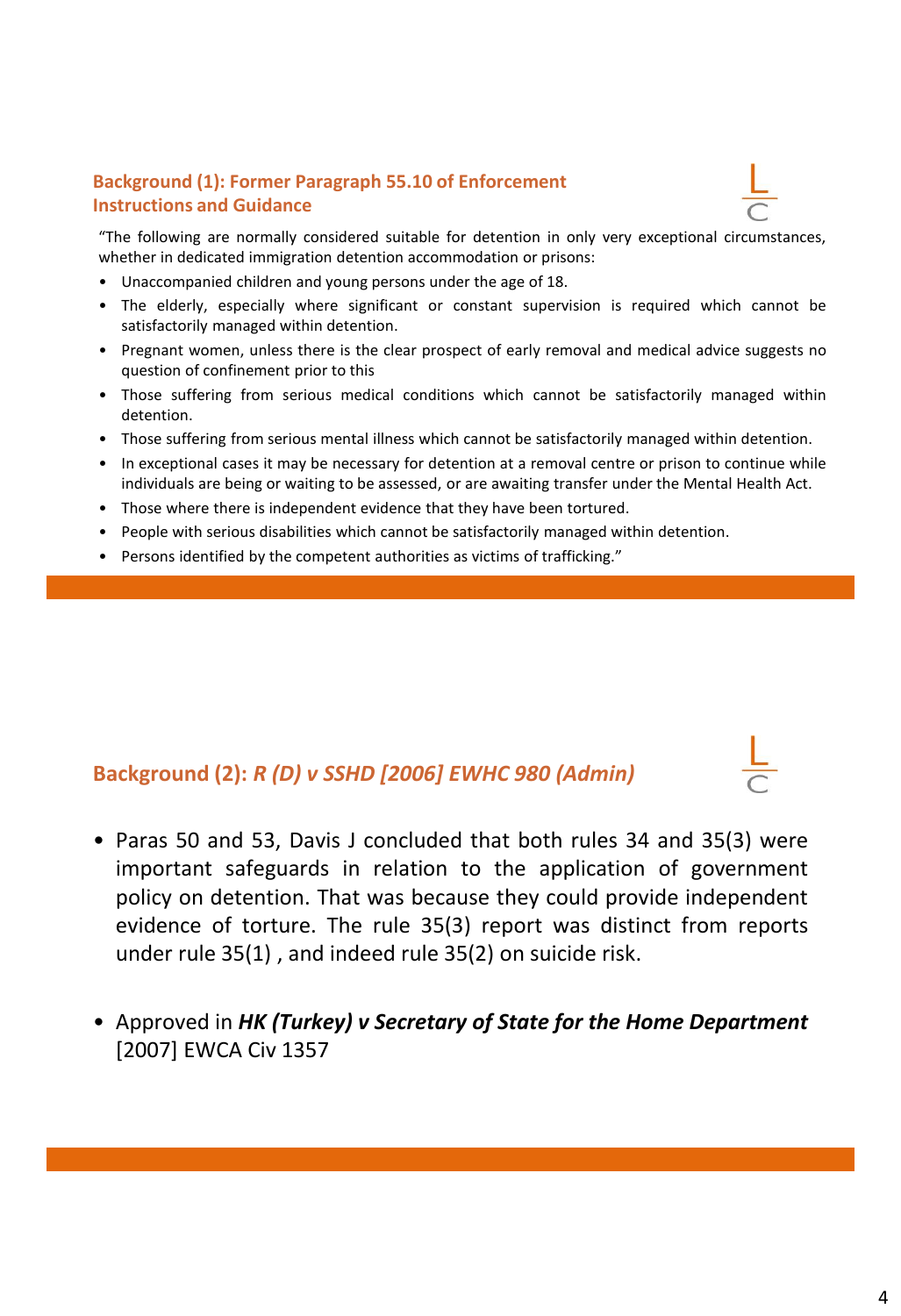# **Background (3):** *R (B) v SSHD* **[2008] EWHC 364 (Admin)**



- Held that a six month detention subsequent to a failure to undertake a medical examination on arrival pursuant to rule 34 of the DCR 2001 led to a failure to prepare a rule 35 report which would probably have led to the release of the Claimant if policy had been applied.
- PB was falsely imprisoned from the second day of detention and she was awarded substantial damages.
- The measure of damages in the case has been seen subsequently as a suitable benchmark.

## **Section 59 of the Immigration Act 2016**

Section 59 of the Immigration Act 2016 provided a statutory duty to publish policy on the detention of vulnerable people:

### **59 Guidance on detention of vulnerable persons**

(1) The Secretary of State must issue guidance specifying matters to be taken into account by a person to whom the guidance is addressed in determining—

(a) whether a person ("P") would be particularly vulnerable to harm if P were to be detained or to remain in detention, and

(b) if P is identified as being particularly vulnerable to harm in those circumstances, whether P should be detained or remain in detention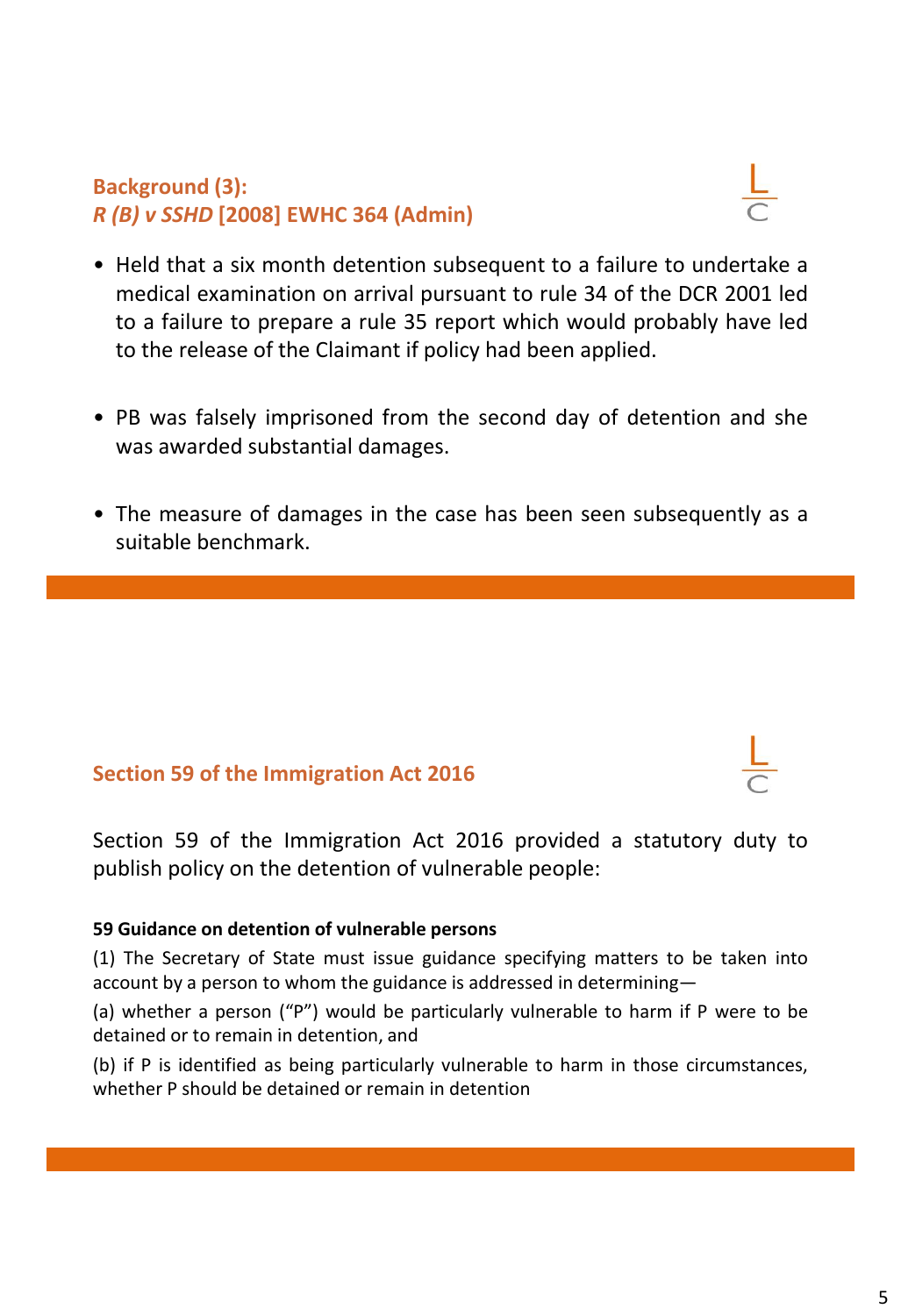# **Sir Stephen Shaw's** *Review into the Welfare in Detention of Vulnerable Persons (2016)*

"I believe the notion of 'vulnerability' is best understood as a dynamic term. The Home Office recognises through its own guidance that particular individuals – pregnant women, elderly people, victims of torture, among them – have special needs (however inapt that term in the context of torture and other abuse), and should only be detained in exceptional circumstances, and there are international protocols to this effect. I have proposed that victims of rape and other sexual violence, those with Learning Difficulties, and some others, should be added to the list. However, vulnerability is intrinsic to the very fact of detention, and an individual's degree of vulnerability is not constant but changes as circumstances change."

## **Sir Stephen Shaw's** *Review into the Welfare in Detention of Vulnerable Persons*

Shaw recommended that there be included within the categories:

- transsexual people,
- those with PTSD,
- people with learning difficulties,
- an absolute exemption for pregnant women,
- an upper age limit for detention and
- provision for others to be identified as vulnerable outside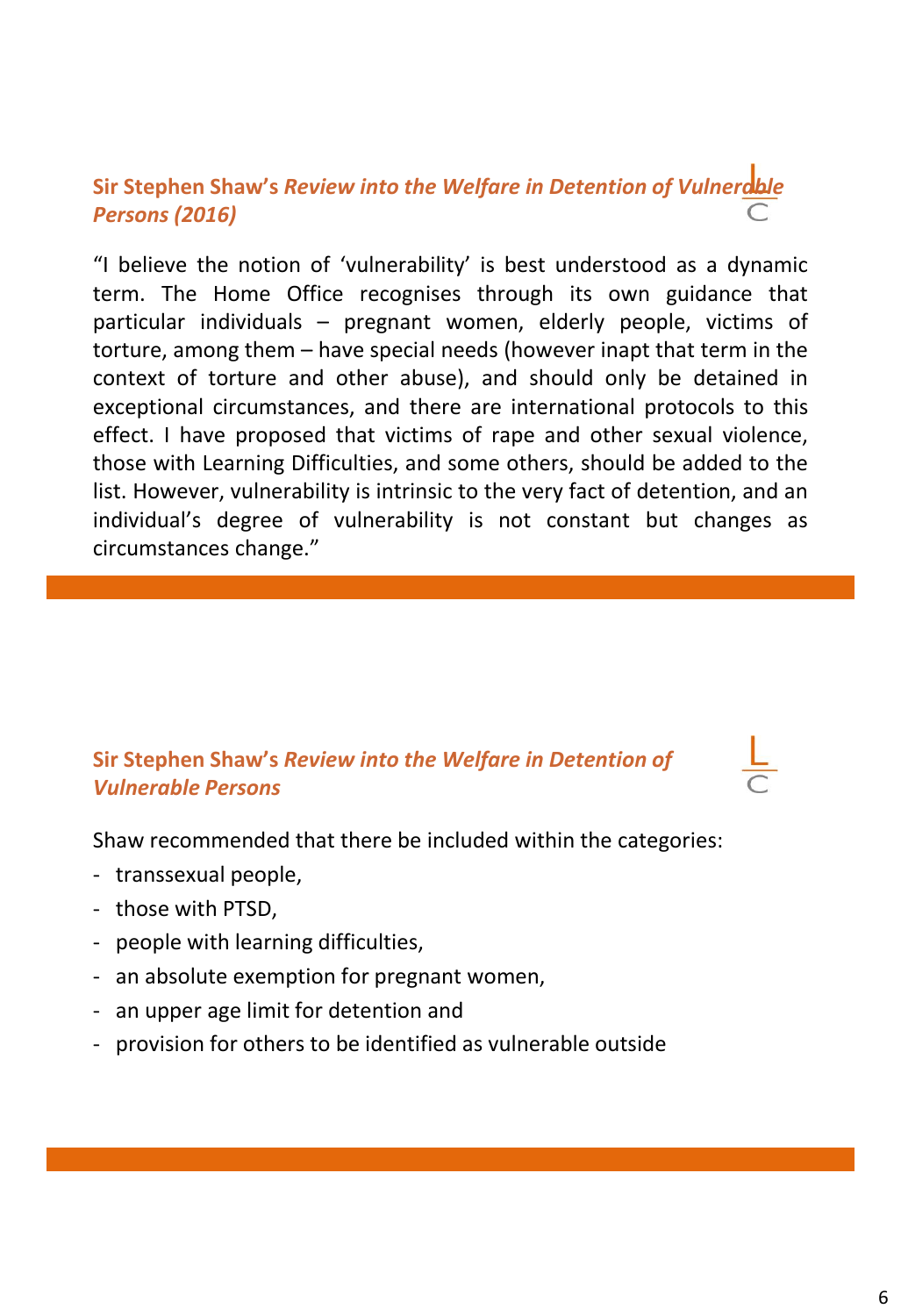## **Adults At Risk Policy Section 59(4) of the Immigration Act 2016**



- Section 59(4) of the Immigration Act 2016 requires the draft policy to be laid before parliament.
- First iteration of the policy came into effect on 2 September 2016 and purported to respond to the *Shaw Review*, although opportunistically it brought in some far stricter tests for those claiming to be vulnerable to meet in attempting to define reasons to be released.

# **Games with the Definition of Torture - Common Law Definition**

In *R (EO) v SSHD* [2013] EWHC 1236 (Admin) Burnett J held at paragraph 82 that the

following was the correct interpretation of the meaning of "torture" in rule 35 of the Detention Centre Rules 2001:

"any act by which severe pain or suffering, whether physical or mental, is intentionally inflicted on a person for such purposes as obtaining from him or a third person information or a confession, punishing him for an act he or a third person has committed, or intimidating or coercing him or a third person, or for any reason based upon discrimination of any kind."

Home Office used Shaw review as opportunity to apply a narrower definition of torture in the August 2016 AAR Policy.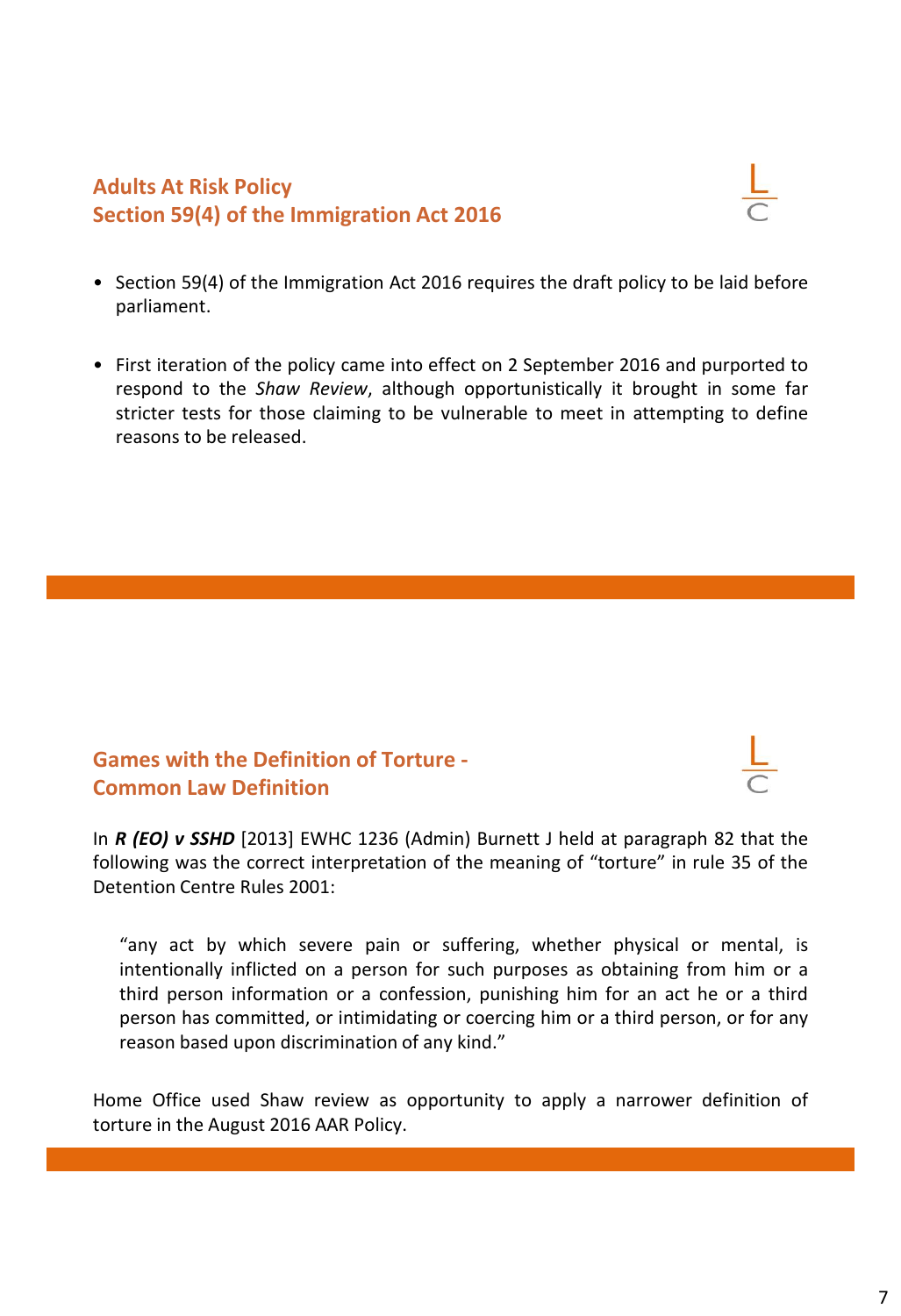### *R (Medical Justice) v SSHD* **[2017] 4 W.L.R. 198**



Challenge was that the definition of "torture" to be found in the United Nations Convention against Torture and Other Cruel, Inhuman or Degrading Treatment or Punishment ("UNCAT") and as used in the August 2016 AAR policy document was not apt to describe the meaning of the term "torture" in rule 35(3) of the DCR 2001. This had the effect, it was said, of excluding those who are victims of torture by non-state actors, from those whose circumstances indicate vulnerability to harm in detention.

#### Para 126 of Ouseley J's judgment held:

"The decision in *R (EO) v Secretary of State for the Home Department [2013] EWHC 1236 (Admin)* was about the meaning of "torture" in rule 35(3) , as well as in policy documents; see para 98 where that is made explicit. This decision was not appealed; the DCR were not amended. Their meaning has thus been authoritatively decided by a court. It is not open to the SSHD by issuing policy statements to alter the meaning of a statutory instrument, whether expressly or by necessary implication."

# **Definition of Torture- Statute New DCR 2001 Rule 35(6)**



Detention Centre (Amendment) Rules 2018/411 to take effect on 2 July 2018 so that the definition is now states as follows:

#### **2.— Amendment to rule 35 of the Detention Centre Rules**

(1) Rule 35 of the Detention Centre Rules 2001 is amended as follows.

(2) After paragraph (5), insert—

"(6) For the purposes of paragraph (3), *"torture"* means any act by which a perpetrator intentionally inflicts severe pain or suffering on a victim in a situation in which—

- (a) the perpetrator has control (whether mental or physical) over the victim, and
- (b) as a result of that control, the victim is powerless to resist."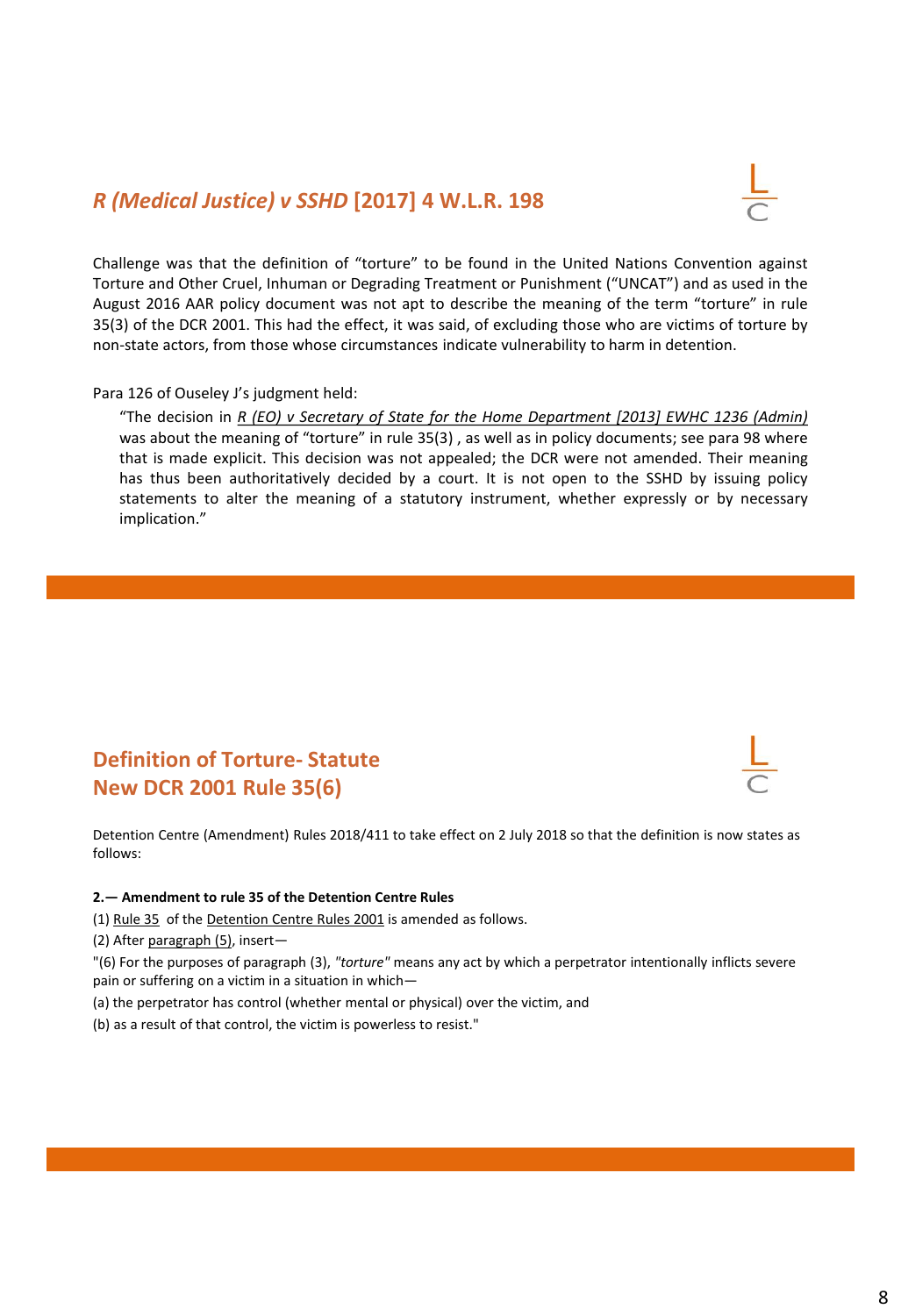### **New Draft AAR Policy (1)**



A revised policy has been laid before parliament on 21 March 2018. Unless amended it will come into effect on 2 July 2018.

#### Paragraph 1 states:

This guidance specifies the matters to be taken into account in accordance with section 59 of the Immigration Act 2016 when determining whether a person would be particularly vulnerable to harm if they were detained, or if they remained in detention, and, if they were particularly vulnerable in those circumstances, whether they should be detained or should remain in detention. This approach emerges from the Government's response in a Written Ministerial Statement of 14 January 2016) to the report by Stephen Shaw of his review of the welfare of vulnerable people in detention. The intention is that the guidance will, in conjunction with other reforms referred to in the Government's response, lead to a reduction in the number of vulnerable people detained and a reduction in the duration of detention before removal. It aims to introduce a more holistic approach to the consideration of individual circumstances, ensuring that genuine cases of vulnerability are consistently identified, in order to ensure that vulnerable people are not detained inappropriately. The guidance aims to strike the right balance between protecting the vulnerable and ensuring the maintenance of legitimate immigration control.

### **New Draft AAR Policy (2)**

Paragraph 3 states:

The **clear presumption** is that detention will not be appropriate if a person is considered to be "at risk". However, it will not mean that no one at risk will ever be detained. Instead, detention will only become appropriate at the point at which immigration control considerations outweigh this presumption. Within this context it will remain appropriate to detain individuals at risk if it is necessary in order to remove them. This builds on the existing guidance and sits alongside the general presumption of liberty.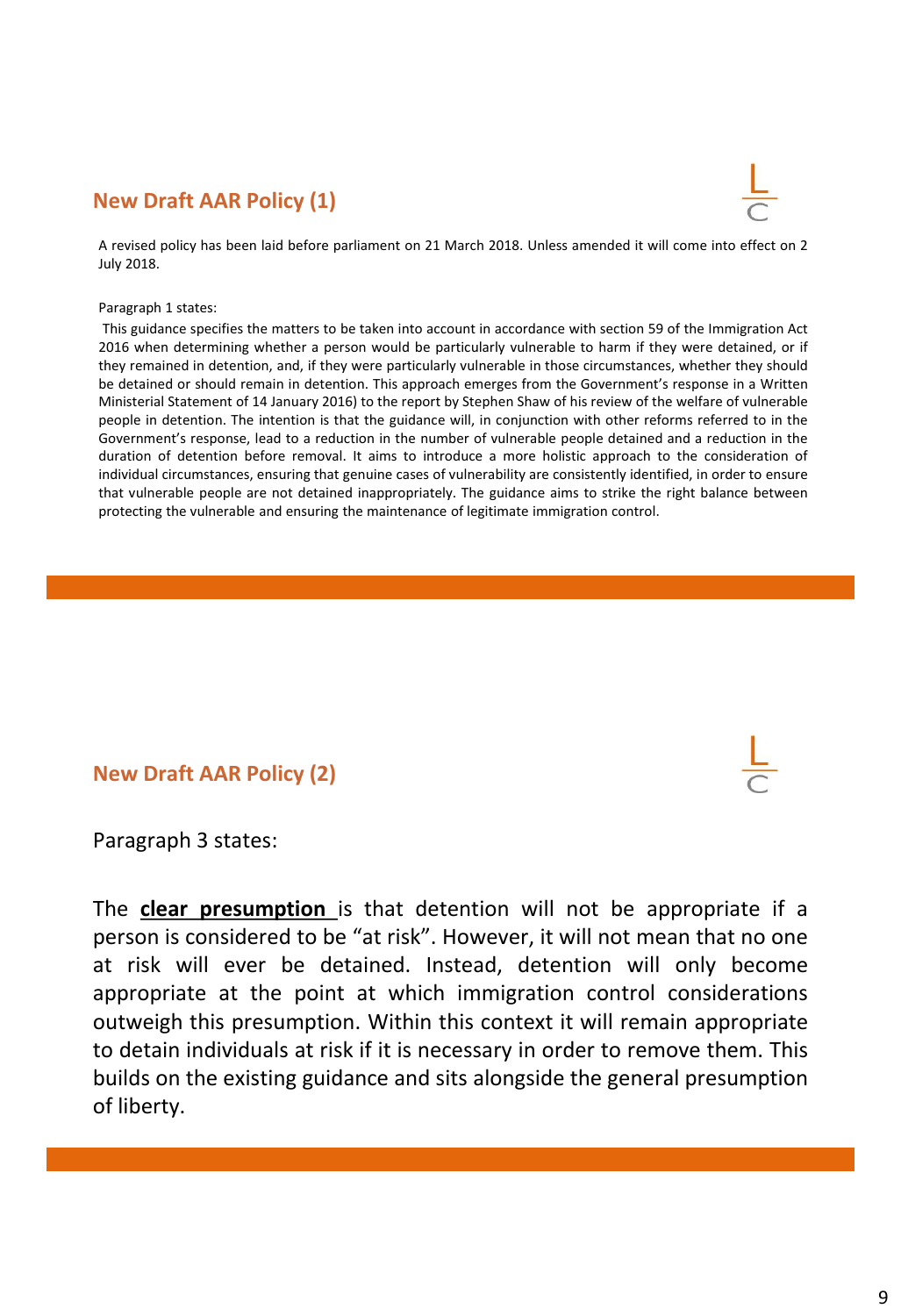### **Draft AAR Policy (3)**

Paragraph 6 states in part:

The main principles underpinning this guidance are:

- the intention is that fewer people with a confirmed vulnerability will be detained in fewer instances and that, where detention becomes necessary, it will be for the shortest period necessary
- there will be a clearer understanding of how the Government defines "at risk" and how those considerations are weighed against legitimate immigration control factors to ensure greater transparency about who is detained and why…
- detention will not be appropriate if an individual is considered to be at risk in the terms of this guidance unless and until there are overriding immigration considerations
- in each case, the evidence of risk to the individual will be considered against any immigration factors to establish whether these factors outweigh the risk
- the greater the weight of evidence in support of the contention that the individual is at risk, the weightier the immigration factors need to be in order to justify detention.

## **New Draft AAR Policy (4) Who is At Risk**

The structure of the Draft AAR Policy is as follows.

First, it identifies who may be at risk of harm from detention (paragraphs 7 and 11).

Paragraph 7 adopts a broad idea of vulnerability:

"For the purposes of this guidance, an individual will be regarded as being an adult at risk if:

- they declare that they are suffering from a condition, or have experienced a traumatic event (such as trafficking, torture or sexual violence), that would be likely to render them particularly vulnerable to harm if they are placed in detention or remain in detention

- Those considering or reviewing detention are aware of medical or other professional evidence, or observational evidence, which indicates that an individual is suffering from a condition, or has experienced a traumatic event (such as trafficking, torture or sexual violence), that would be likely to render them particularly vulnerable to harm if they are placed in detention or remain in detention – whether or not the individual has highlighted this themselves."



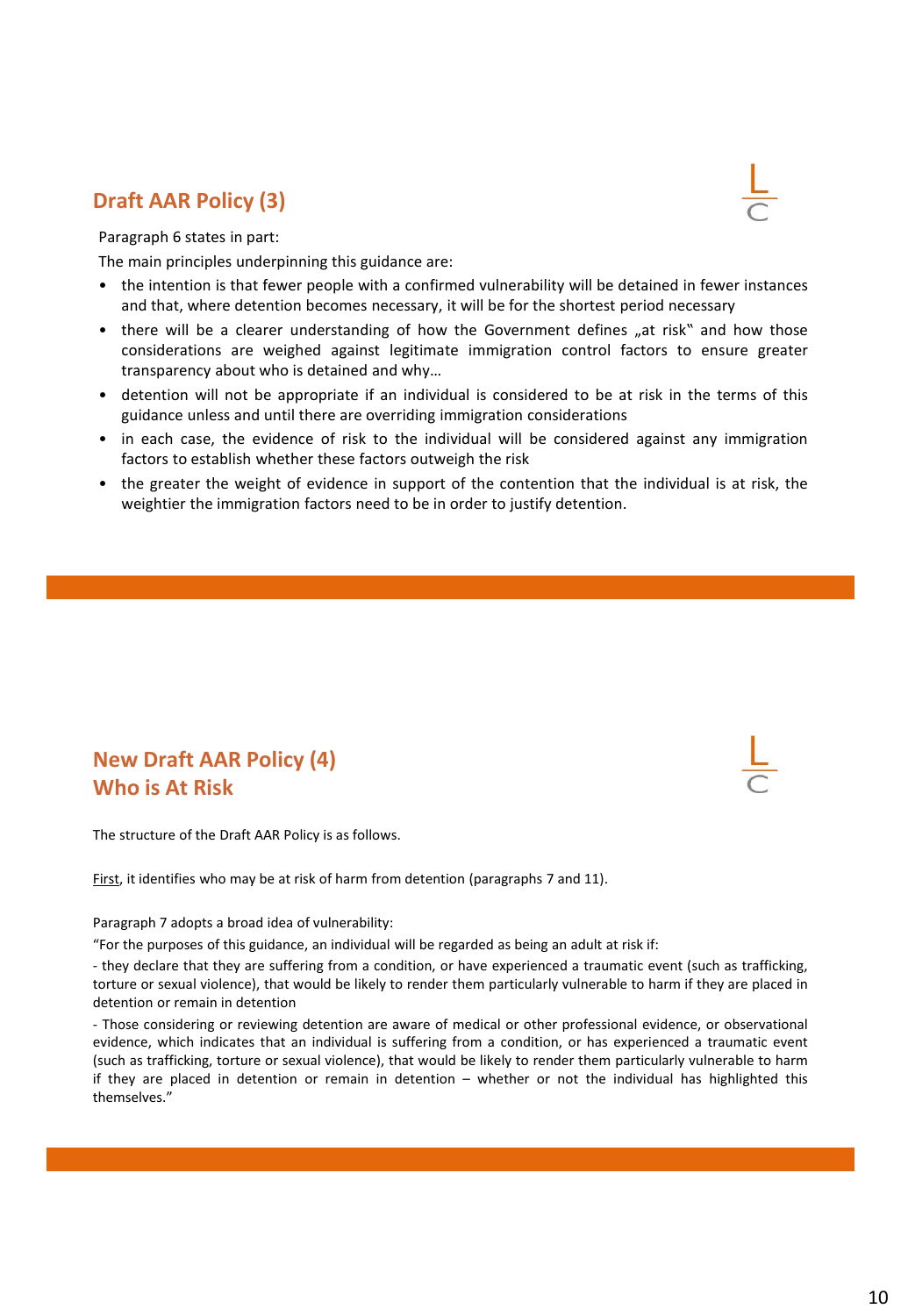# **New Draft AAR Policy (5): Who is At Risk**



11. The following is a list of conditions or experiences which will indicate that a person may be particularly vulnerable to harm in detention.

• suffering from a mental health condition or impairment (this may include more serious learning difficulties, psychiatric illness or clinical depression, depending on the nature and seriousness of the condition)

• having been a victim of torture (individuals with a completed Medico Legal Report from reputable providers will be regarded as meeting level 3 evidence, provided the report meets the required standards)

- having been a victim of sexual or gender based violence, including female genital mutilation
- having been a victim of human trafficking or modern slavery (see paragraph 20 below)
- suffering from post traumatic stress disorder (which may or may not be related to one of the above experiences)
- being pregnant (pregnant women will automatically be regarded as meeting level 3 evidence)
- suffering from a serious physical disability
- suffering from other serious physical health conditions or illnesses
- being aged 70 or over
- being a transsexual or intersex person.
- 12. The above list is not intended to be exhaustive.

### **New Draft AAR Policy (6)**



Second, it identifies levels of evidence of risk of harm.

Level 1 is a self-declaration of risk (limited weight). Level 2 is professional evidence or official documentary evidence which indicates that the person may be at risk. Level 3 is professional evidence that a period of detention would be likely to harm the individual.

A caveat at paragraph 10 is that a court determination of credibility can affect the weight that should be afforded to evidence of risk.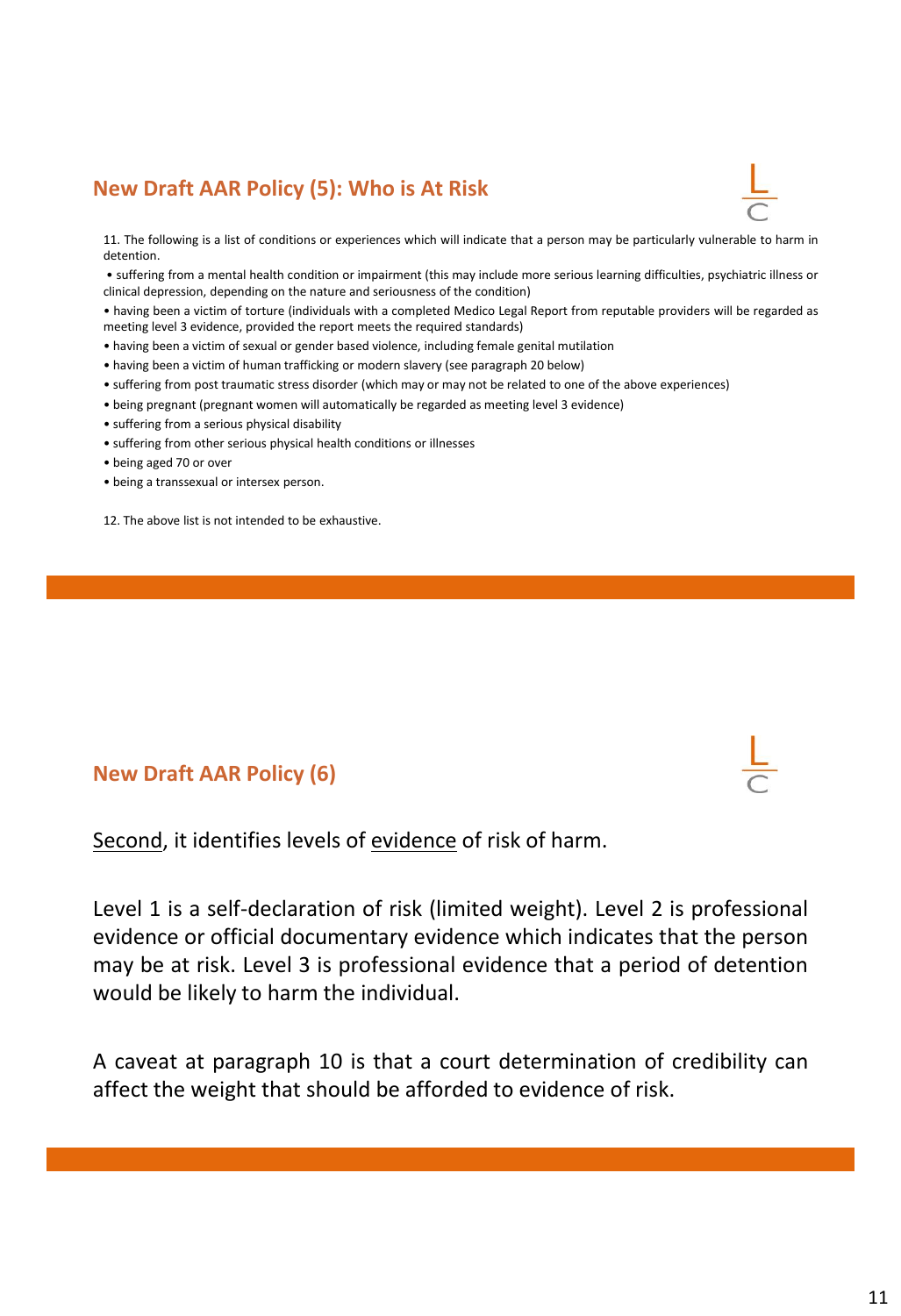Third, it establishes a presumption against detention of persons at risk of harm. It says this at paragraph 13:

"The presumption will be that, once an individual is regarded as being at risk in the terms of this guidance, they should not be detained. However, any risk factors identified and evidence in support, will then need to be balanced against any immigration control factors in deciding whether they should be detained"

Immigration factors against release include risk of absconding, protection issues and likely length of detention.

# **Obtaining Orders for Release of Vulnerable: Bail**

- Typical advantages: quick and cheap
- Disadvantages: random outcomes, mostly refused; legal aid funding rare; can prejudice JR; repeat bail applications difficult
- Generally speaking for FNPs weight will be given to past offending and abscond risk over length of detention
- *Bail Guidance for Judges* June 2012: recommends regard to the reasons for detention ; length of detention; effect of detention on the person
- Bail not an alternative remedy to JR: *Konan* [2004] EWHC 22 (Admin) [30] distinction between bail and JR- latter challenges legality, former assumes legality.
- *R (Turkoglu) v Secretary of State for the Home Department* [1988] QB 398: High Court has power to grant bail



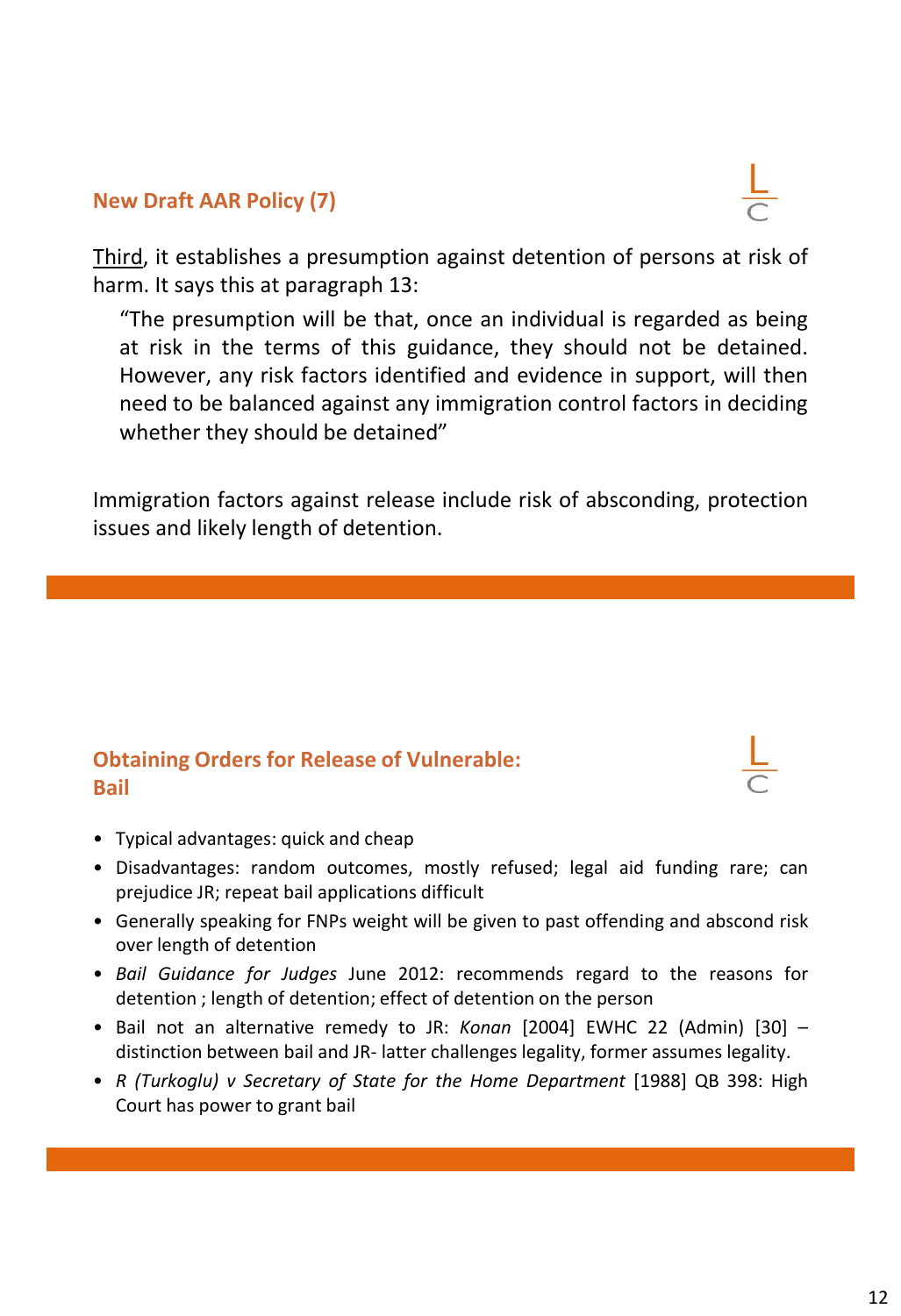# *Hardial Singh* **(1)**

- *Hardial Singh* principle (iii) per *Lumba* at [103]. Eg. in travel document cases is the single strongest and most successful ground. Keep it simple if possible. Two questions involved here:
	- Is there a realistic prospect of removal? Only if so,
	- Can that be achieved in a reasonable period of time?
- *Hardial Singh p*rinciple (ii): Unreasonable Length- Difficult:
	- In FNP cases because offending and absconding are of paramount importance
	- In reality if removal is a realistic prospect: unlikely Ct. will accede on grounds of length.
	- But reasonable period can be determined heavily by the likely impact on the Claimant's mental health (see *R (M) v SSHD* **[**2008] EWCA Civ 307 at paragraph 39

# *Hardial Singh* **(2): Adjournment**

- *Hardial Singh* [1984] 1 WLR 704 has spawned more than 200 cases, but was in fact a case about adjournment
- Woolf J did not in fact direct the release of Hardial Singh, but adjourned the hearing for three days to allow the Secretary of State a further opportunity of putting material relating to prospects of removal before the Court which might justify the detention.
- Same approach in other *Hardial Singh* cases see also eg. *Dahmani* [1998] EWHC Admin 245 (4 week adjournment); *Singh* [2002] EWHC 1519 (10 weeks); *Chen* [2002] EWHC 2797 (QB) (8 weeks); *Lubana* [2003] EWHC 410 (Admin) (7 weeks); *Kumar* [2003] EWHC 846 (Admin) (6 weeks); *ME* [2009] EWHC 629 (Admin) (3 weeks).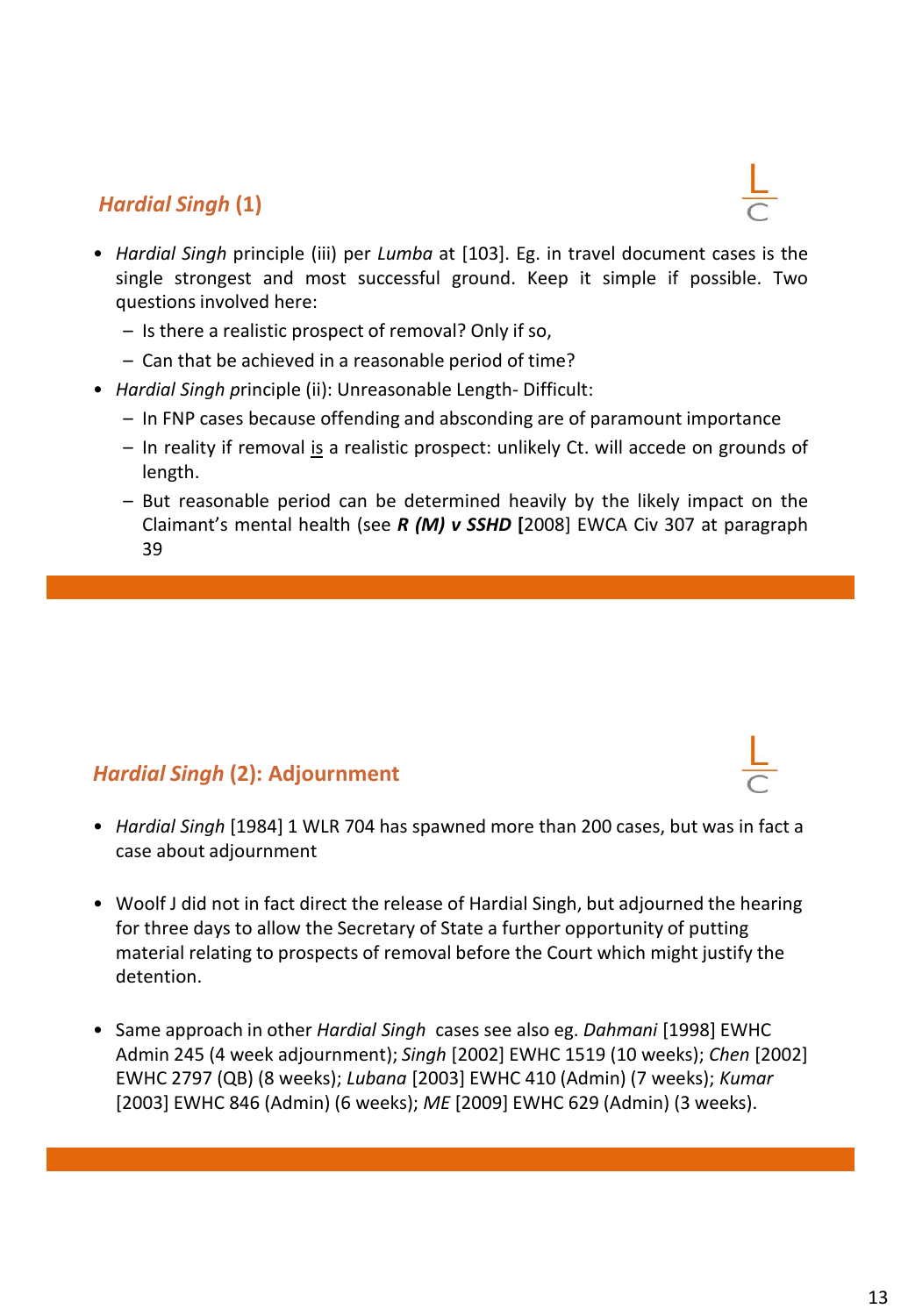## **Failure to Apply Policy as Ground of Challenge**



A failure to consider or to properly apply a published policy which bears on and is material to a decision to detain is a public law error which vitiates the decision to detain and renders the detention unlawful (*Lumba* [2012] AC 245 at [26], [68]). As explained by the Court of Appeal at paragraph 15 of its judgment in *R (Das) v SSHD* [2014] 1 W.L.R. 3538:

"… in *Lumba's case [2012] 1 AC 245* Lord Dyson JSC went further than stating that published policy must be adhered to. He stated (at para 34) that "immigration detention powers *need* to be transparently identified through formulated policy statements" (emphasis added). Such policies are therefore required and operate as restrictions on the broad language of the 1971 Act over and above the Hardial Singh principles. Failure by the Secretary of State to have regard to a material policy concerning detention would, it was held, render the detention unlawful and a false imprisonment, even where it is certain or inevitable that the person detained could and would have been detained had the power been exercised lawfully [2012] 1 AC 245, paras 26, 34, 64– 66, 88, 175, 208, 221, 239. But, if detention was certain or inevitable, while the Secretary of State will have committed the tort of false imprisonment, the person detained will only be entitled to nominal damages: see paras 95, 169, 237, 256, 335."

### **Interim Applications**



Claimant born on 23 January 1965. Her mother was a British citizen and her father is South African. She was brought to the United Kingdom at the age of five months and has never left the country since. It does not appear that any application to regularise her status was made when she was a child, but the claimant was unaware of her lack of status. She married in 1986. Her husband is a British citizen. They have four children and six grandchildren, all of whom are British citizens.

Sentence expired in July; not released. Immigration appeal against deport decision was to be heard in November. *Hardial Singh* challenge brought v. quickly. Before the defendant had an opportunity to file an acknowledgement of service with summary grounds of resistance, she applied for interim relief. Singh J said two issues:

The first is whether there is a prima facie case, a serious issue to be tried.

Second question was the balance of convenience in essence raises a question of the balance of the risk of injustice.

Granted bail with weekly reporting

Interim relief should presumably not be the same as final relief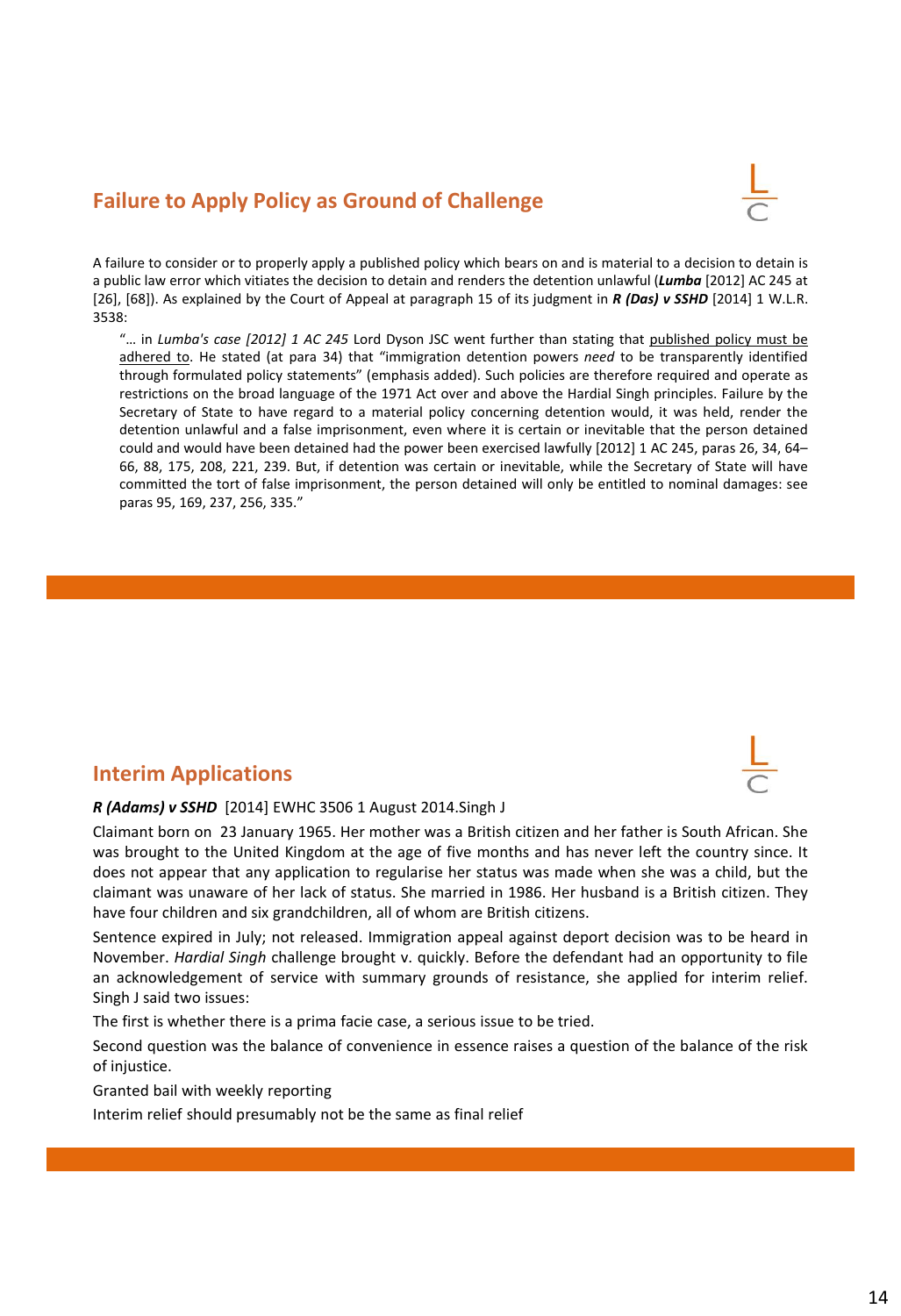### **Interim Applications: Terms of Order**

In cases of inappropriate detention of a vulnerable person, especially where level 3 evidence is available and genuinely urgent, something like the following terms:

- There shall be an interim hearing to consider the Claimant's application for release ordered into the list on [eg. 3 days after filing] or the first available date thereafter, to be listed for 45 minutes.
- The Defendant file any points of defence at least 24 hours before the listed hearing.
- The Defendant is by 2pm the day before to serve the following documentation by way of disclosure:

[Eg. detention centre health records and any other documents and papers held in respect of the Claimant's health; the file held by the Defendant on the Claimant, including all detention reviews; monthly progress reports, internal notes and all records from the computerised immigration database.]

- Liberty to apply upon notice.

### **Achieving Expedition – slightly less urgent**

- N463, 2 draft orders- Ask for consideration within days
- First order:
	- Directs the SSHD has full 21 days for AoS but directing further expedition be considered within 7 days thereafter
	- Second draft order directs a hearing within eg. 8 weeks.
- Alternative: abridging time for AoS- pitfall that can end up taking longer than just allowing the 21 days (eg. if SSHD contests the abridgment).
- Exclude damages claim? Abuse of process?





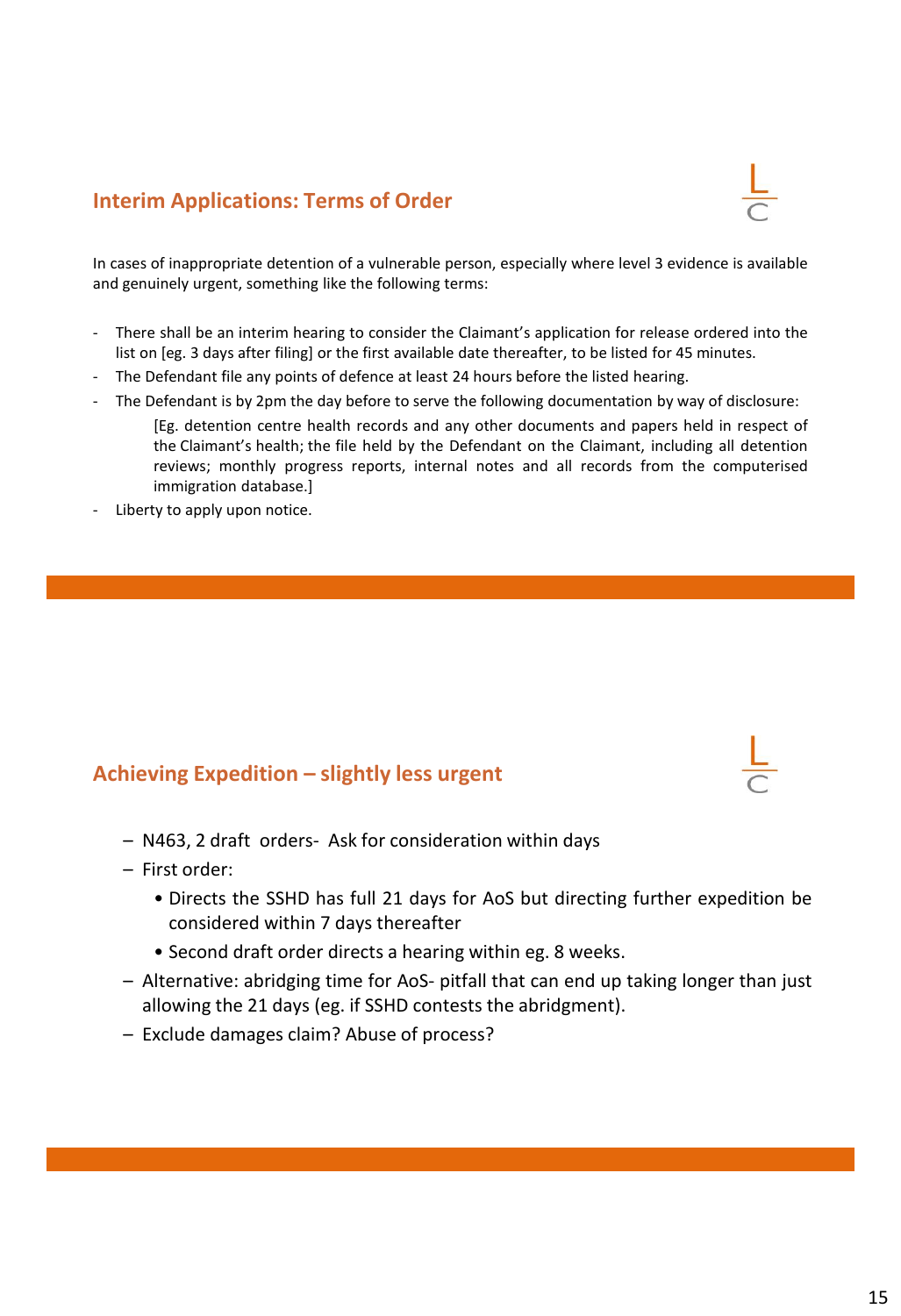## **Habeas Corpus (1)**



- Can be a highly effective and swift route to obtaining release.
- Probably reserve it for straightforward cases.
- Eg. following judicial review in *R (Raki) v SSHD* [2011] EWHC 2142 High Court had said that detention was self evidently overlong and that there was no realistic prospect of deporting him; non-cooperation was not the cause. Nothing had changed when, following a further minor conviction, the SSHD re- detained again, so there was a straightforward argument why detention was unlawful. Released within no more than a week following an initial hearing of the application for HC.

## *Habeas Corpus (2)*

- *R (A (Somalia)) v Secretary of State for the Home Department* [2007] EWCA Civ 804, Keene L.J. *habeas corpus* a "classical" remedy in this jurisdiction [71].
- Applications for writs of *Habeas Corpus: Hardial Singh* [1984] 1 W.L.R. 704; *Mahmod* [1995] Imm A.R. 311; and *R (I) v Secretary of State for the Home Department* [2003] I.N.L.R. 196 (CA) (now approved in SC)
- *Lumba* [2011] 2 WLR 671 at § 66 Lord Dyson clarified no distinction between unlawfulness on basis of existence and exercise of jurisdiction
- Accordingly, there is no basis for restricting the availability of the remedy of an application for the writ to cases challenging a detainer acting (in a narrow sense) excess of jurisdiction rather than wrongly exercising his power of detention.
- *Khawaja [1984] AC 74* Lord Wilberforce held that it was inappropriate to distinguish between the remedies available in respect of an unlawful detention under judicial review and *habeas corpus*- see also *Rahmatullah v SSFCA [2013] 1 AC 614* at §72.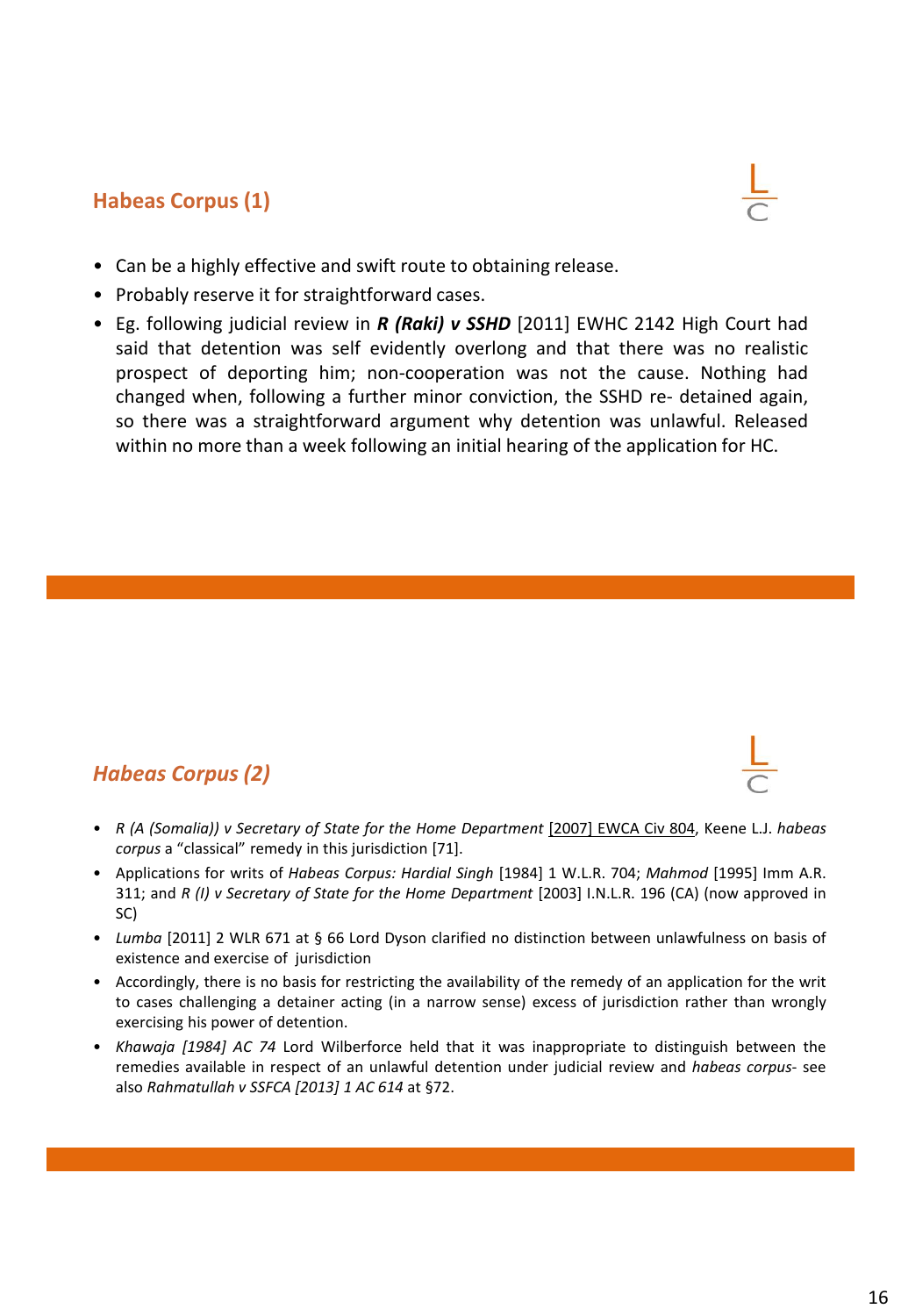### *Habeas Corpus Procedure*



- Now set out in CPR Part 87. Application may be made *ex parte* on a Part 8 claim form supported by a witness statement and attached evidence (and sensible if further supported by skeleton argument). Judge may dispense with formalities in case of urgency.
- Reflects *Rahmatullah v SSFCA* at [93]:

"The application for a writ of habeas corpus is made without notice, and is supported by evidence setting out the applicant's case. If the judge is satisfied that the applicant has made out an arguable case, notice of the application will be given to the respondent and to other interested parties. The hearing of the application will then normally become the substantive hearing. If the applicant succeeds, the prisoner's release will normally be ordered without more ado. In exceptional circumstances the court can, however, issue the writ so that a formal return is required. This is such an exceptional case."

## **Damages for False Imprisonment/ Breach of Human Rights**

- Tag on to application for release or plead separately as a county court/HC case?
- No right answer.
	- Many judges are sympathetic to releasing but not to compensation. JR is settled more efficiently if no damages
	- But costs considerations- might not be able to justify a small damages claim, but might be possible to run a simple damages point without extra cost in the JR
- If you combine damages and release in one claim- do you nevertheless hold off the damages questions till later? Pros and Cons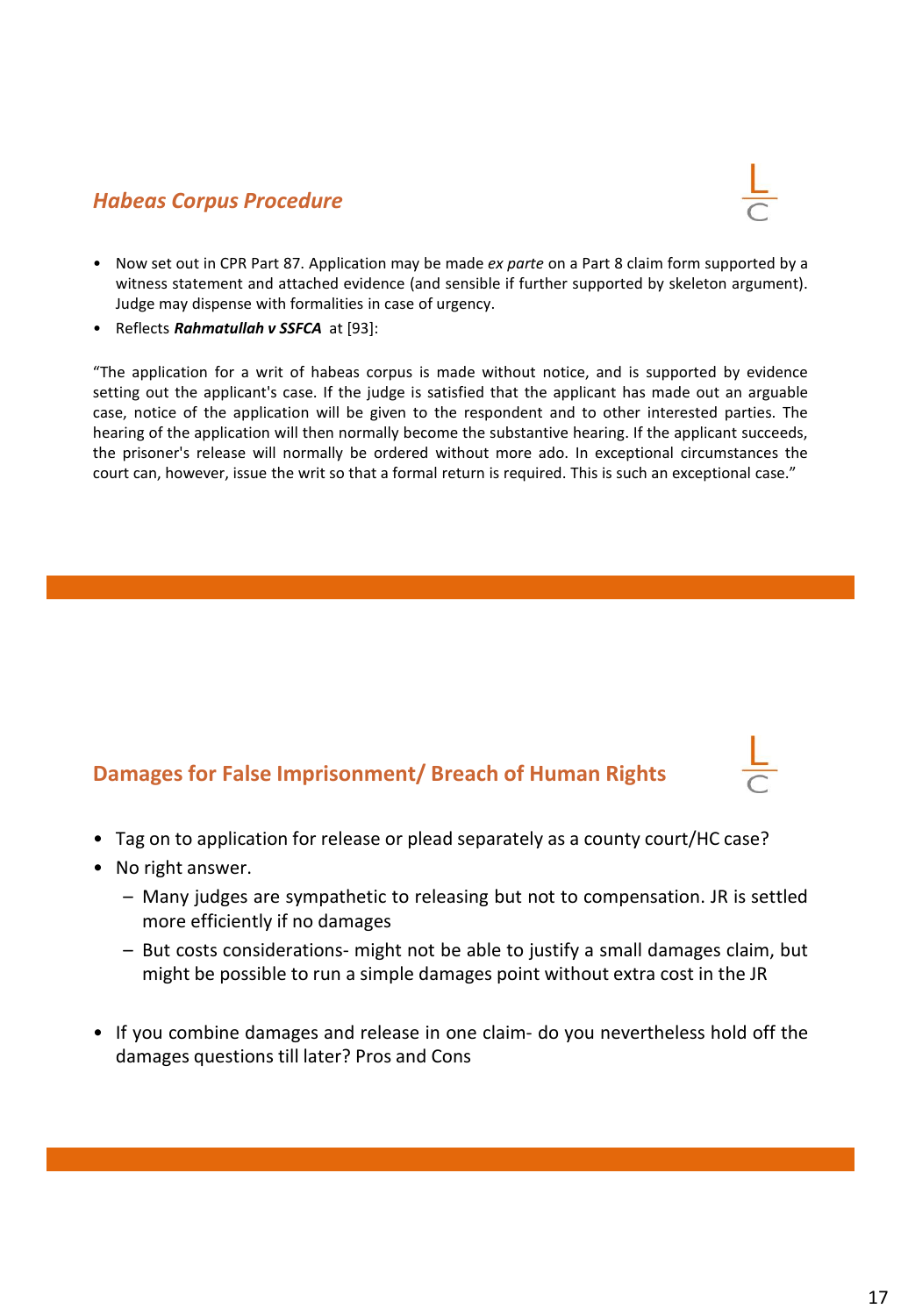### **Nominal Damages**



*NS v SSHD* [2014] CSIH 9 Inner House of the Court of Session in Scotland explained why compensatory damages must follow for a breach of the *Hardial Singh* principles at paragraph 35-8 of its judgment:

"If a breach of the Hardial Singh principles is established, the resulting detention is *ex hypothesi* unlawful and that detention itself amounts to a loss, for which compensatory damages must be awarded."

Not so with policy breaches and also a mere failure to apply policy is unlikely to result in release unless there is substance in the point.

## **Detention amounting to breach of Article 3 ECHR**

- The High Court has found there to be breaches of article 3 in the treatment of vulnerable detainees in five cases: (*R (BA) v SSHD* [2011] EWHC 2748 (Admin); *R (S) v Secretary of State for the Home Department* [2011] EWHC 2120 (Admin)*; R (HA) v SSHD* ([2012] EWHC 979*, R (D) v SSHD* [2012] EWHC 2501 (Admin) and *R (MD) v SSHD* ([2014] EWHC 2249).
- Investigative Duty arising from article 3
	- *DSD v Commissioner of the Police of the Metropolis* [2018] 2 W.L.R. 895
	- *R (AM) v SSHD* [2009] EWCA Civ 219
	- *D v SSHD* [2006] EWCA Civ 143